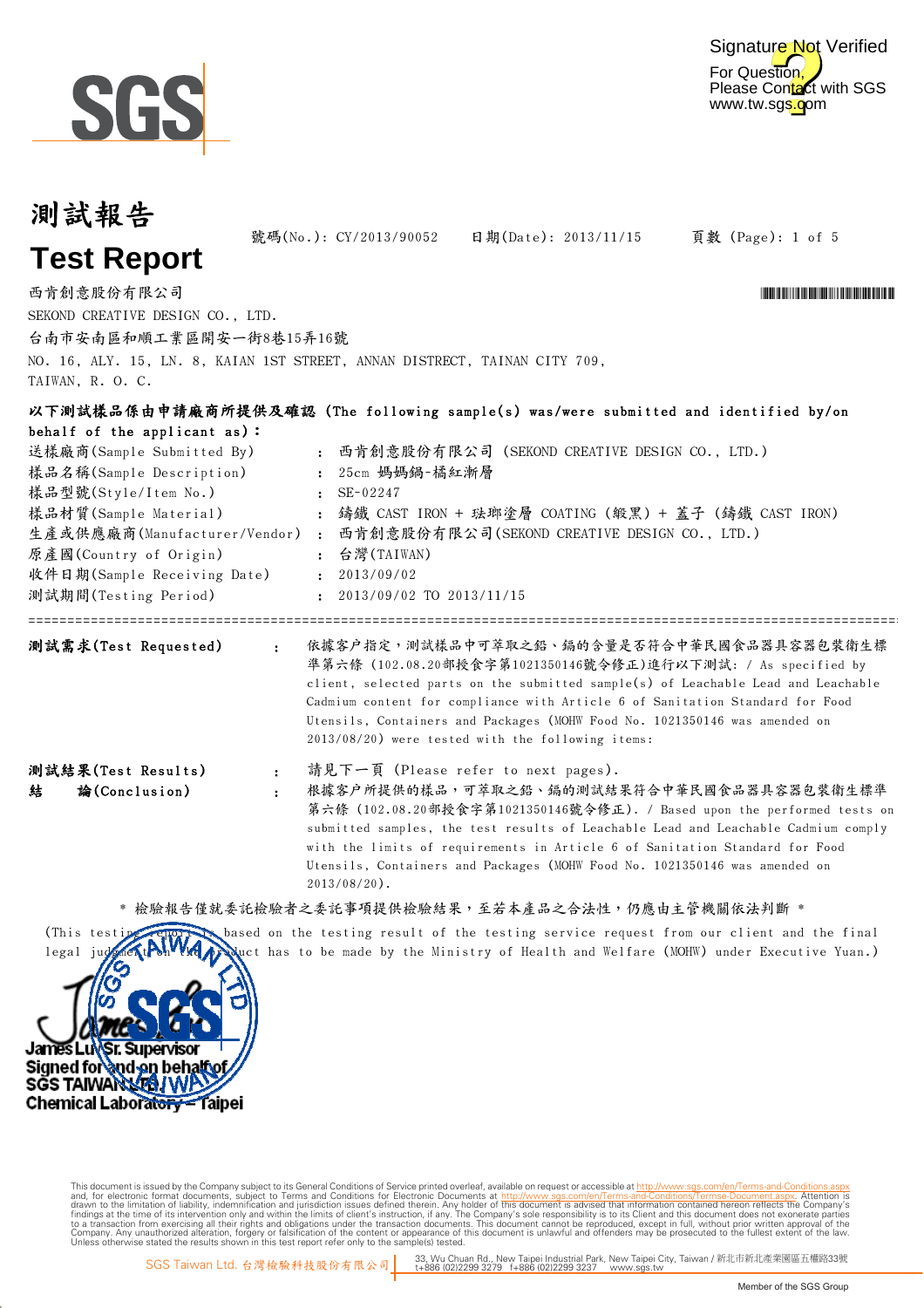

# 測試報告 **Test Report**

號碼(No.): CY/2013/90052 日期(Date): 2013/11/15

頁數 (Page): 2 of 5

通過(PASS)

西肯創意股份有限公司 \*CY/2013/90052\* SEKOND CREATIVE DESIGN CO., LTD.

台南市安南區和順工業區開安一街8巷15弄16號 NO. 16, ALY. 15, LN. 8, KAIAN 1ST STREET, ANNAN DISTRECT, TAINAN CITY 709, TAIWAN, R. O. C.

## 測試結果 (Test Results)

測試部位(PART NAME) No.1 : 黑色塗層 (BLACK COATING)

|                      |                       |                |                                                                                                                                                                                                                                                                                                                                                  |             |                | $\approx$ $\sim$ $\sim$ $\sim$ |
|----------------------|-----------------------|----------------|--------------------------------------------------------------------------------------------------------------------------------------------------------------------------------------------------------------------------------------------------------------------------------------------------------------------------------------------------|-------------|----------------|--------------------------------|
| 測試項目<br>(Test Items) | 單位<br>$(\text{Unit})$ | 容積<br>(Volume) | 測試方法<br>(Method)                                                                                                                                                                                                                                                                                                                                 | 方法偵測<br>極限値 | 結果<br>(Result) | 法規<br>限值                       |
|                      |                       | (m1)           |                                                                                                                                                                                                                                                                                                                                                  | (MDL)       | No.1           | (Limit)                        |
| 鉛 / Lead             | mg/L                  | 2600           | 參考食品器具、容器、包裝檢<br>驗方法-玻璃、陶瓷器、施珐瑯<br>之檢驗(102年9月6日部授食字<br>第1021950329號公告),以感應<br>耦合電漿原子發射光譜儀分析.<br>/ As described in Method of<br>Test for Food Utensils,<br>containers and Packages -<br>Test of Glass, Porcelain<br>and Enameled Products (MOHW<br>Food No. 1021950329<br>announced, September 6,<br>2013), Analysis was<br>performed by ICP-AES. | 0.1         | n.d.           | 2.5                            |
|                      | mg/L                  |                |                                                                                                                                                                                                                                                                                                                                                  | 0.1         | n.d.           | 2.5                            |
|                      | mg/L                  |                |                                                                                                                                                                                                                                                                                                                                                  | 0.1         | n.d.           | 2.5                            |
|                      | mg/L                  |                |                                                                                                                                                                                                                                                                                                                                                  | 0.1         | n.d.           | 2.5                            |
|                      | mg/L                  |                |                                                                                                                                                                                                                                                                                                                                                  | 0.1         | n.d.           | 2.5                            |
|                      | mg/L                  |                |                                                                                                                                                                                                                                                                                                                                                  | 0.1         | n.d.           | 2.5                            |
| 鎘 /<br>Cadmium       | mg/L                  |                |                                                                                                                                                                                                                                                                                                                                                  | 0.01        | n.d.           | 0.25                           |
|                      | mg/L                  |                |                                                                                                                                                                                                                                                                                                                                                  | 0.01        | n.d.           | 0.25                           |
|                      | mg/L                  |                |                                                                                                                                                                                                                                                                                                                                                  | 0.01        | n.d.           | 0.25                           |
|                      | mg/L                  |                |                                                                                                                                                                                                                                                                                                                                                  | 0.01        | n.d.           | 0.25                           |
|                      | mg/L                  |                |                                                                                                                                                                                                                                                                                                                                                  | 0.01        | n.d.           | 0.25                           |
|                      | mg/L                  |                |                                                                                                                                                                                                                                                                                                                                                  | 0.01        | n.d.           | 0.25                           |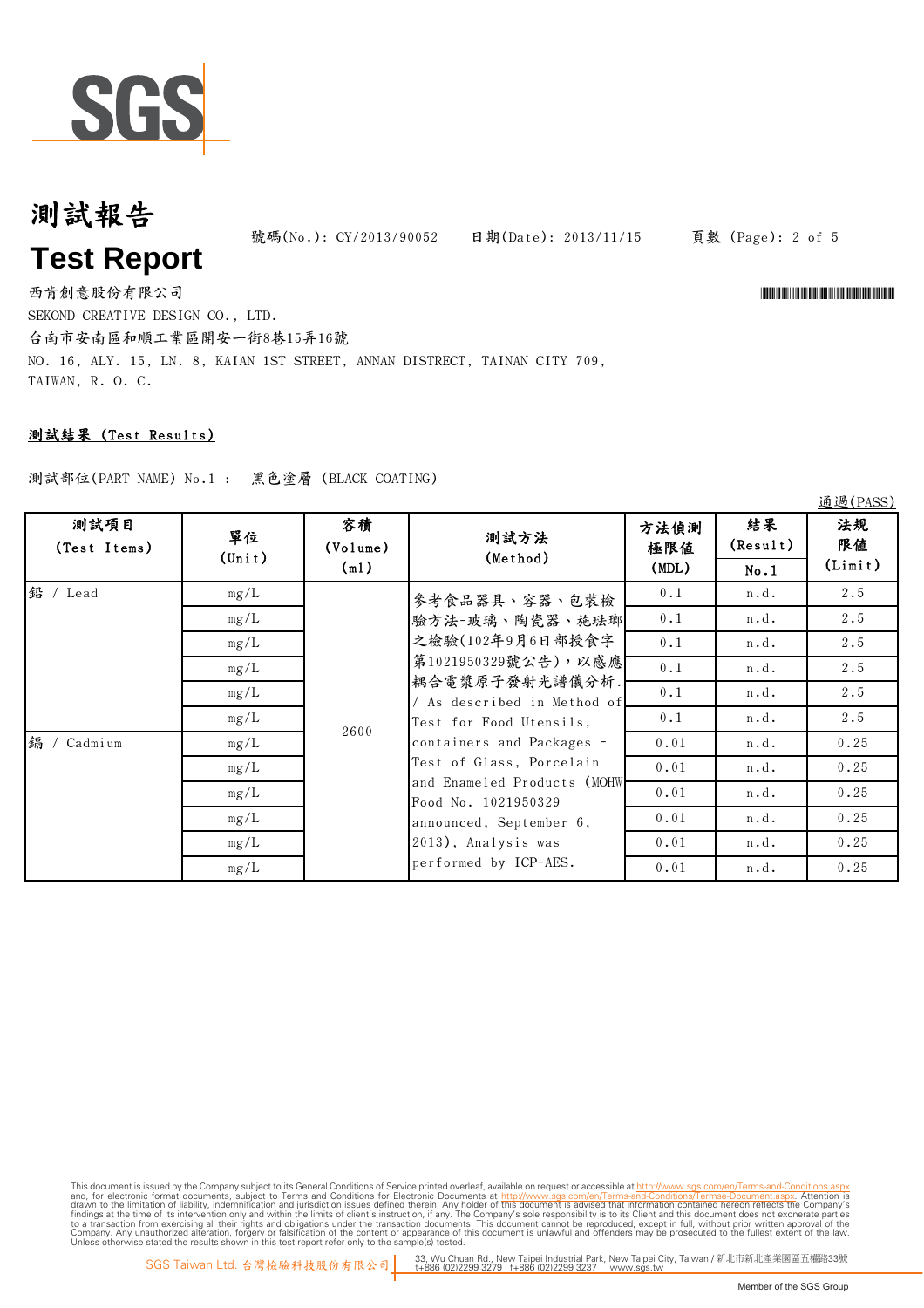

# 測試報告 **Test Report**

號碼(No.): CY/2013/90052 日期(Date): 2013/11/15

#### 頁數 (Page): 3 of 5

西肯創意股份有限公司 \*CY/2013/90052\* SEKOND CREATIVE DESIGN CO., LTD.

台南市安南區和順工業區開安一街8巷15弄16號

NO. 16, ALY. 15, LN. 8, KAIAN 1ST STREET, ANNAN DISTRECT, TAINAN CITY 709, TAIWAN, R. O. C.

測試部位(PART NAME) No.2 : 黑色塗層 (BLACK COATING)

| 測試項目<br>(Test Items) | 單位<br>$(\text{Unit})$   | 容積<br>(Volume)<br>(m1) | 測試方法<br>(Method)                                                                                                                                                                                                                                                                                                                                 | 方法偵測<br>極限値<br>(MDL) | 結果<br>(Result)<br>No.2 | 法規<br>限值<br>(Limit) |
|----------------------|-------------------------|------------------------|--------------------------------------------------------------------------------------------------------------------------------------------------------------------------------------------------------------------------------------------------------------------------------------------------------------------------------------------------|----------------------|------------------------|---------------------|
| 鉛 / Lead             | $\mu$ g/cm <sup>2</sup> | 500                    | 參考食品器具、容器、包裝檢<br>驗方法-玻璃、陶瓷器、施珐瑯<br>之檢驗(102年9月6日部授食字<br>第1021950329號公告),以感應<br>耦合電漿原子發射光譜儀分析.<br>/ As described in Method of<br>Test for Food Utensils,<br>containers and Packages -<br>Test of Glass, Porcelain<br>and Enameled Products (MOHW<br>Food No. 1021950329<br>announced, September 6,<br>2013), Analysis was<br>performed by ICP-AES. | 0.1                  | n.d.                   | 17                  |
| 编 / Cadmium          | $\mu$ g/cm <sup>2</sup> |                        |                                                                                                                                                                                                                                                                                                                                                  | 0.1                  | n.d.                   | 17                  |
|                      | $\mu$ g/cm <sup>2</sup> |                        |                                                                                                                                                                                                                                                                                                                                                  | 0.1                  | n.d.                   | 17                  |
|                      | $\mu$ g/cm <sup>2</sup> |                        |                                                                                                                                                                                                                                                                                                                                                  | 0.1                  | n.d.                   | 17                  |
|                      | $\mu$ g/cm <sup>2</sup> |                        |                                                                                                                                                                                                                                                                                                                                                  | 0.1                  | n.d.                   | 17                  |
|                      | $\mu$ g/cm <sup>2</sup> |                        |                                                                                                                                                                                                                                                                                                                                                  | 0.1                  | n.d.                   | 17                  |
|                      | $\mu$ g/cm <sup>2</sup> |                        |                                                                                                                                                                                                                                                                                                                                                  | 0.01                 | 0.04                   | 1.7                 |
|                      | $\mu$ g/cm <sup>2</sup> |                        |                                                                                                                                                                                                                                                                                                                                                  | 0.01                 | 0.04                   | 1.7                 |
|                      | $\mu$ g/cm <sup>2</sup> |                        |                                                                                                                                                                                                                                                                                                                                                  | 0.01                 | 0.09                   | 1.7                 |
|                      | $\mu$ g/cm <sup>2</sup> |                        |                                                                                                                                                                                                                                                                                                                                                  | 0.01                 | 0.02                   | 1.7                 |
|                      | $\mu$ g/cm <sup>2</sup> |                        |                                                                                                                                                                                                                                                                                                                                                  | 0.01                 | n.d.                   | 1.7                 |
|                      | $\mu$ g/cm <sup>2</sup> |                        |                                                                                                                                                                                                                                                                                                                                                  | 0.01                 | 0.03                   | 1.7                 |

### 備註(Note):

1. mg/L = ppm ;  $\mu$ g/cm<sup>2</sup> = microgram per square centimeter

2. n.d. = Not Detected / 未檢出

3. MDL = Method Detection Limit (方法偵測極限值)

This document is issued by the Company subject to Terms and Conditions of Service printed overleaf, available on request or aceasible at th<u>it p//www.sgs.com/en/Terms-and-Conditions/Termse-Document as apy the Company subje</u>

通過(PASS)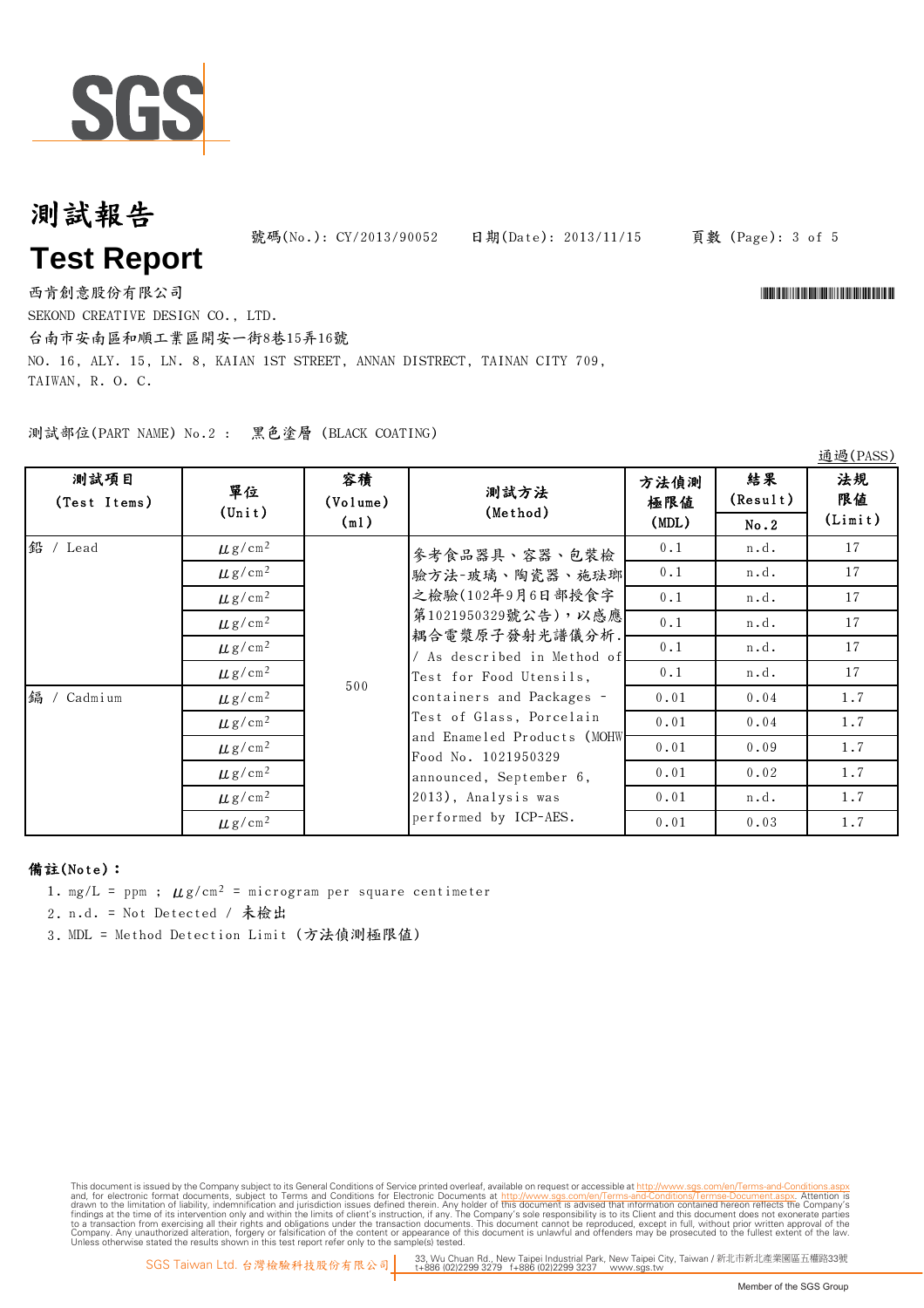

# 測試報告

**Test Report**

號碼(No.): CY/2013/90052 日期(Date): 2013/11/15

頁數 (Page): 4 of 5

西肯創意股份有限公司 \*CY/2013/90052\* SEKOND CREATIVE DESIGN CO., LTD. 台南市安南區和順工業區開安一街8巷15弄16號 NO. 16, ALY. 15, LN. 8, KAIAN 1ST STREET, ANNAN DISTRECT, TAINAN CITY 709, TAIWAN, R. O. C.

### \* 照片中如有箭頭標示,則表示為實際檢測之樣品/部位. \* (The tested sample / part is marked by an arrow if it's shown on the photo.)



## CY/2013/90052

## CY/2013/90052 NO.1